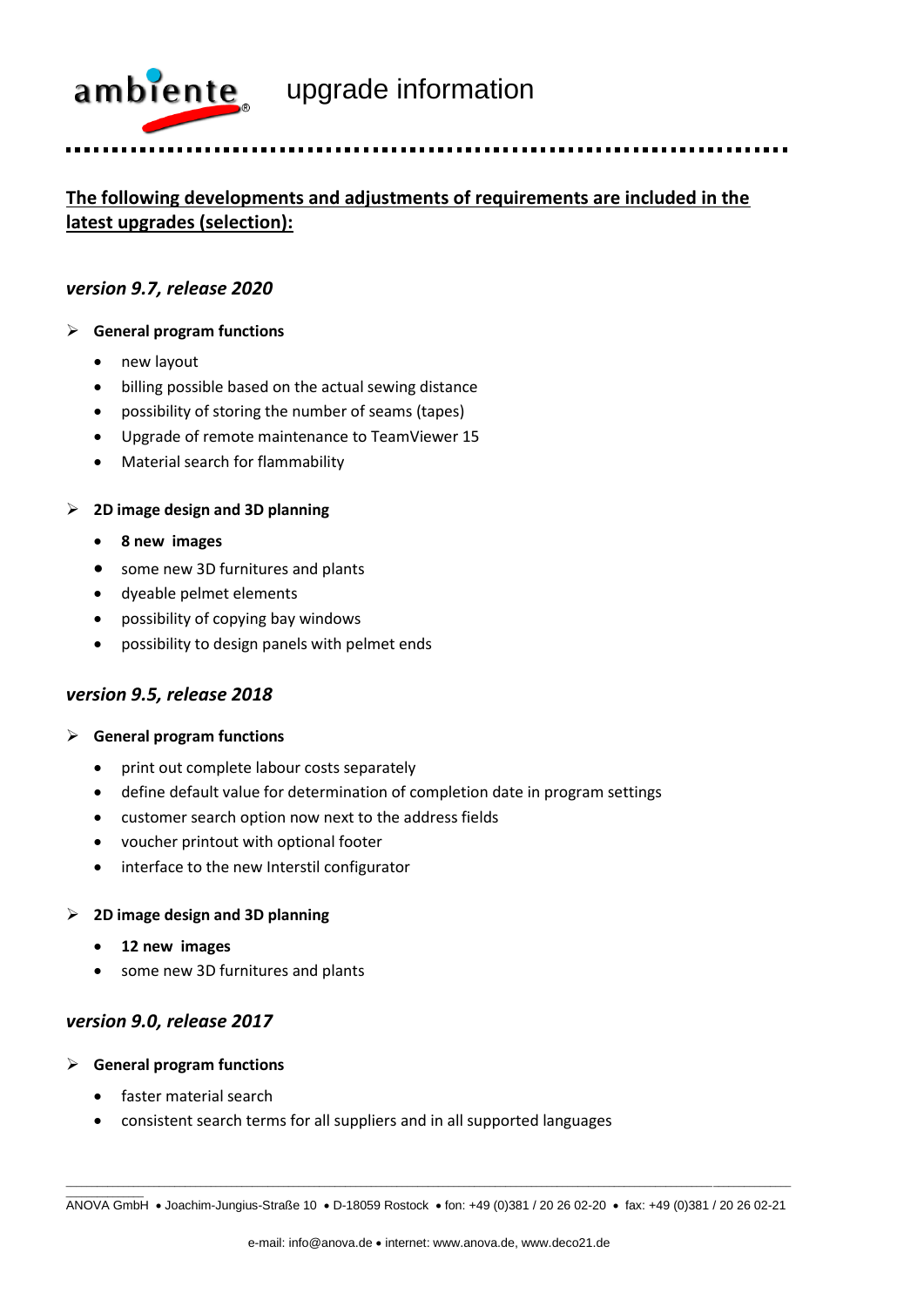

## $ambiente$  upgrade information

• search criteria for design, colour, fibre cloth types and style

- possible in all supported languages with consistent terms for all catalogues and suppliers
- new sample articles for deco eyelets (freely moveable)
- new sample articles for wall tiles (30x60)
- link to the Bandex online shop included in article order dialogue
- 3D window planning: close-up shots with heading tape can be displayed
- image design can be opened in touch screen mode via the parameter , TOUCHSCREEN'
- customer management: type of telephone number can be specified (e.g. mobile)

#### ➢ **2D image design and 3D planning**

- **8 new images**
	- o closed curtains
	- o pillows
	- o wall/floor
	- o wave tape
- providing more calibrations of several digital cameras on install

#### *version 8.5, release 2016*

#### ➢ **General program functions**

- regular, automated article import
- compatibility with Windows 10
- compatibility with RaumLevel 11
- direct call of external sunblind configurators from the order management
- search for orders opens with view of recent 7 days
- possibility of assigning base price for given sales price

#### ➢ **2D image design and 3D planning**

- **13 new images**
	- o modern room settings
	- o free drapery / decorations
	- o plisses / pleated blinds
	- o loose covers
- min. width for straight pelmet decreased from 20 to 5cm
- providing calibrations of several digital cameras on install

### *version 8.0, release 2014*

➢ **General program functions**

\_\_\_\_\_\_\_\_\_\_\_\_\_\_\_

• **ambiente® - collection data can be turned off in article selection**

\_\_\_\_\_\_\_\_\_\_\_\_\_\_\_\_\_\_\_\_\_\_\_\_\_\_\_\_\_\_\_\_\_\_\_\_\_\_\_\_\_\_\_\_\_\_\_\_\_\_\_\_\_\_\_\_\_\_\_\_\_\_\_\_\_\_\_\_\_\_\_\_\_\_\_\_\_\_\_\_\_\_\_\_\_\_\_\_\_\_\_\_\_\_\_\_\_\_\_\_\_\_\_\_\_\_\_\_\_\_\_\_\_\_\_\_\_\_\_\_\_\_\_\_\_\_\_\_\_\_\_\_\_\_\_\_\_\_\_\_ ANOVA GmbH • Joachim-Jungius-Straße 10 • D-18059 Rostock • fon: +49 (0)381 / 20 26 02-20 • fax: +49 (0)381 / 20 26 02-21